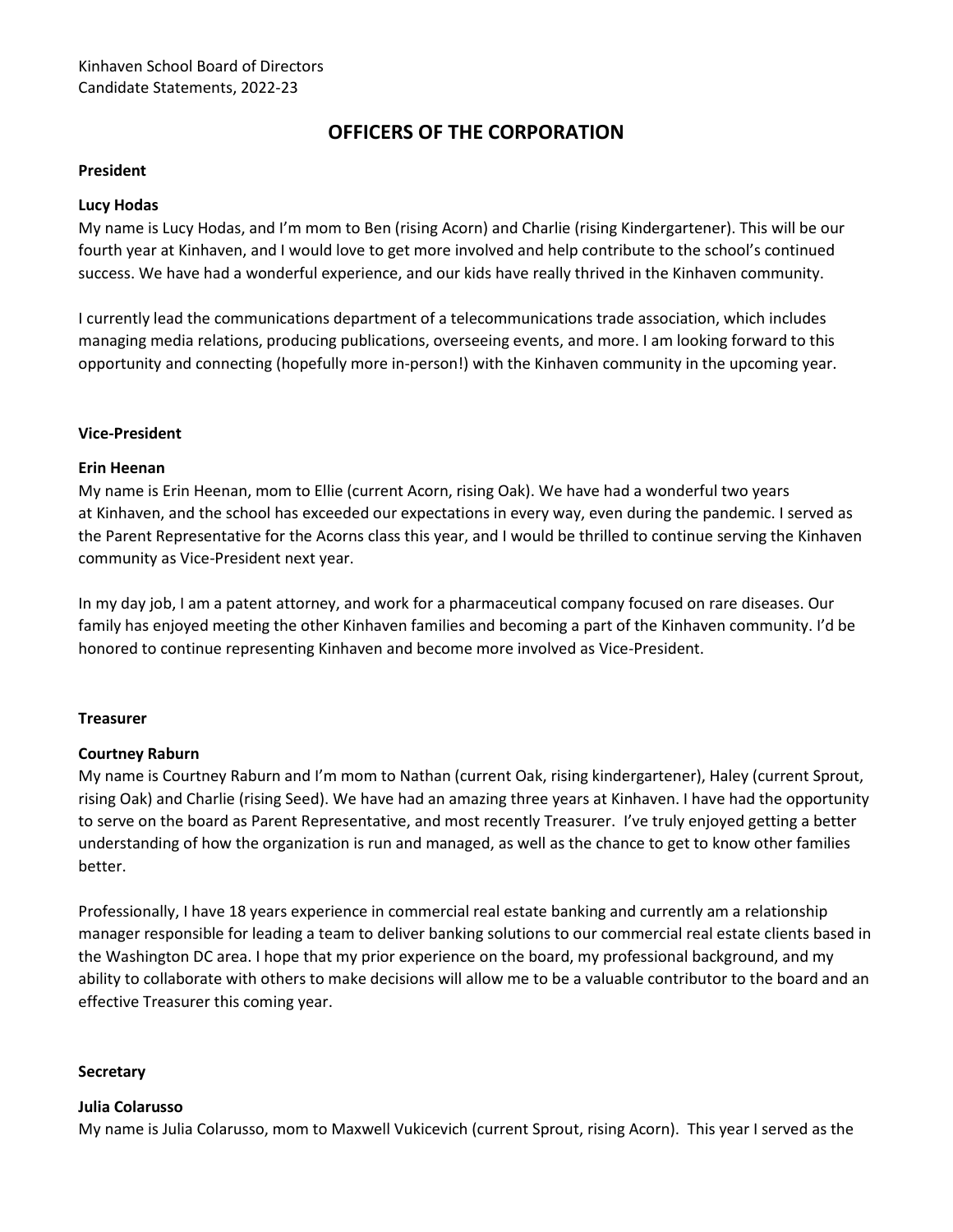Kinhaven School Board of Directors Candidate Statements, 2022-23

Parent Representative to the Board for the Sprouts class. I have enjoyed my time on the Board and learned a great deal about Kinhaven, and I am excited about the possibility of applying the knowledge I gained this year by extending my service in the role of Secretary for the 2022-2023 school year.

Professionally, I have spent the last 12 years working as a trial attorney, first in private practice and now in the Division of Enforcement at the Commodity Futures Trading Commission, where I investigate and litigate matters related to commodities markets on behalf of the federal government. These experiences have helped me understand the importance of communication and collaboration in any endeavor, and I would welcome the opportunity to use these skills to continue to serve the Kinhaven community.

#### **Director at Large**

## **Michelle Krieger**

My name is Michelle Krieger, mom to Amelia (Alum), EJ (Alum), Izzy (Alum) and Grayson (Seed). We have been fortunate to have been a part of Kinhaven for the past 5 years and our family is looking forward to our next year. For the upcoming school year, I would like to continue to serve the school and as such, I would be honored to serve as Director at Large. I am excited about this role, passionate about Kinhaven's mission, and devoted to the school's future.

I have been privileged to have spent the past 11 years working for the health and safety of children as a pediatric hospitalist. Through this I have contributed to the development of departments, and the creation and implementation of policies. I feel this background will provide a sturdy base to excel in this position. I look forward to serving our school and community as we move forward together.

## **REPRESENTATIVES**

#### **Danielle Hofmeister**

My name is Danielle Hofmeister, mom of Luca (Sprout/rising Shoot) and Lana and Nico (future Seeds). Next year will be my second year at Kinhaven, and I am looking forward to an opportunity to further immerse myself into this exceptional community. I am seeking to serve on the Board as a Parent Representative.

Prior to the birth of my twins, I was a first and third grade teacher at an elementary school in Fairfax County. I have had the pleasure of working closely with students, parents, teachers, and administrators to help build an environment where kids felt safe, happy, and ready to learn. I am passionate about learning and setting our kids up for success as kind friends, problem-solvers, and critical thinkers. I am eager to share my experience while fostering a deeper involvement with this school community.

#### **Miriam Matthews**

My name is Miriam Matthews. My son, James, is currently a Seed, and he will be springing into the Sprouts for the upcoming school year. Since James began attending Kinhaven, I have been impressed with the outstanding skills and abilities of Kinhaven's teachers, the thoughtful "learn through play" curriculum, and the truly awesome children in James's classroom. It has been a joy hearing James talk about the many fun activities and adventures that he has experienced with his Kinhaven teachers and